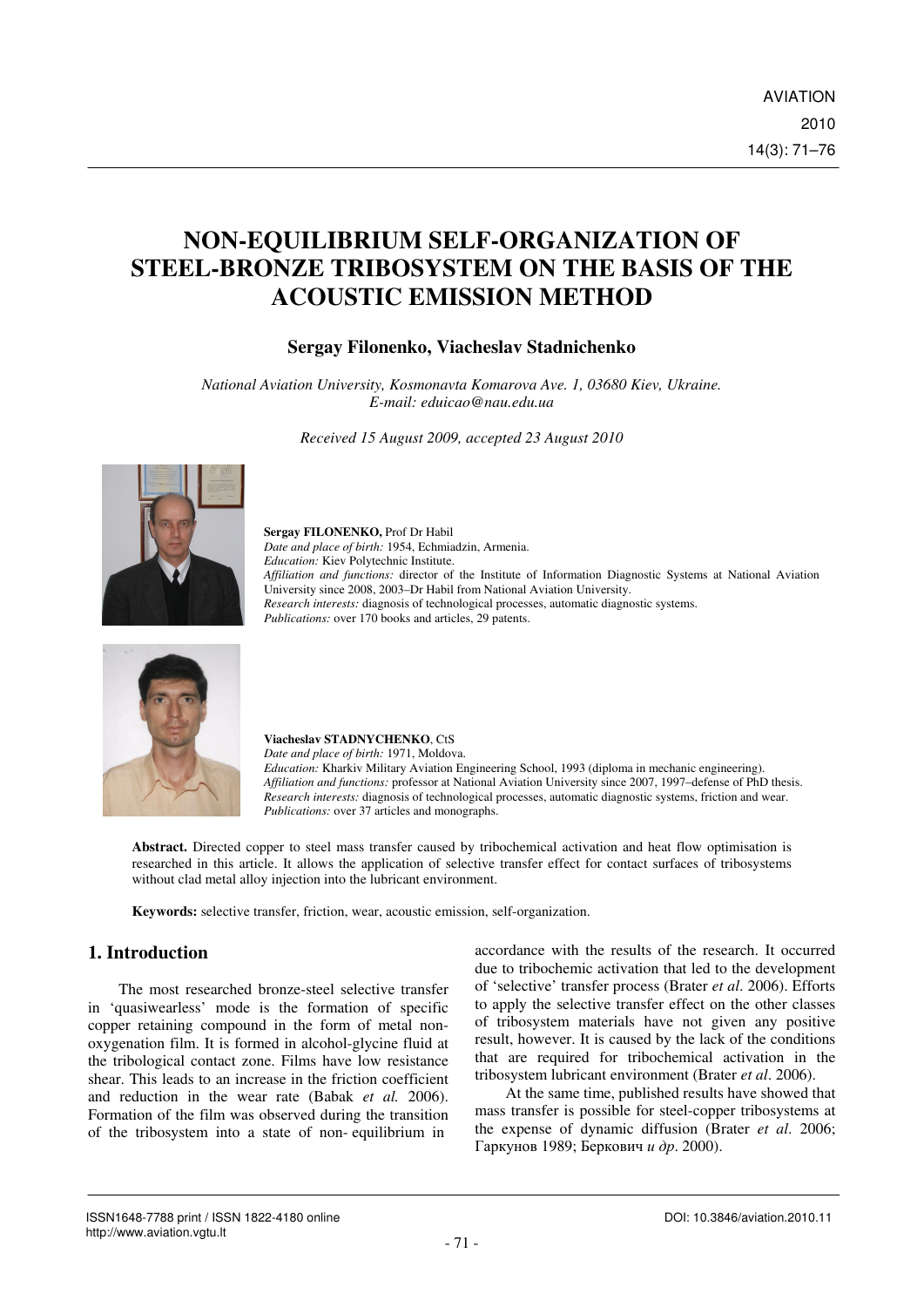Articles of V. S Ivanova *et al*. and V. Stadychenko *et al*. point out that the occurrence and development of such diffusion is possible during the transition of the surface layer of the tribosystem into a state of nonequilibrium at certain heat flow (Иванова и др*.* 1998; Стадниченко и др. 2006).

It can therefore be assumed that the activation of copper on steel transition was possible not only due to the tribochemical activation process (the formation of servowitte film when clad metal alloys are injected into the lubricant) but also due to heat flow control.

### **2. Experimental research**

Steel 0.4C and bronze 9Al-Fe friction pair specimens were used for wear rate research. These materials were chosen due to their wide application in rolling bearings of positive-displacement hydraulic machines (Иванова 1992). The dimensions, condition of working surface, and heat treatment of specimens met the requirements of DST 9490-70. The chemical composition of specimens is given in table 1.

Testing the wear resistance of specimens was carried out on a universal automated tribodiagnostic complex (Пашечко 2000). The 'disk to disk' set-up imitates the actual friction pair operation of a positive-displacement

**Table 1.** The chemical composition of tribosystem materials

hydraulic machine. Sliding friction mode with stationary disk was used during research. The stationary specimen was made of bronze 9Al-Fe. A steel 0.4C specimen was used for the movable one. The dimensions of the research specimen were thus: diameter  $D_{\text{sam}} = 25$ mm, thickness  $L=15$ mm.

The load pattern applied initiated linear Hertzian contact at the beginning of research. It is well known that the nominal contact area changes considerably during the triboprocess. That can influence the regularity of wear phenomena. In order to avoid this factor, the initial breaking-in of the specimen was carried out. It is described below.

The lay-out of the preceding breaking-in of positivedisplacement hydraulic machine is given in table 1. Abrasive belt 4 and bearing 3 by means of spring 5 and screw 6 were placed on the lower roller 2 (Fig 1). After the tribometer was switched on, the abrasive belt rotated together with the lower roller and aged the upper stationary roller 1. This resulted in the creation of a working surface on the upper roller. Such breaking was carried out until the contact area reached  $S=20$  mm<sup>2</sup>. Applied loading was P=50N, and the rotational speed of the friction machine drive shaft was  $5 \text{ s}^{-1}$ . Aviation lubricant B-3V was used.

| Steel 0.4C-Cr |               | Si            | Mn             | Ni           |               |                          |               |             |
|---------------|---------------|---------------|----------------|--------------|---------------|--------------------------|---------------|-------------|
|               | $0.36 - 0.44$ | $0.17 - 0.37$ | $0.50 - 0.080$ | up to $0.30$ | up to $0.035$ | up to $0.035$            | $0.80 - 1.10$ | up to $0.3$ |
| Bronze 9Al-Fe | As            | Sb            | Sn             | Si           | Ni            | Fe                       | Zn            | Mn          |
|               | 0.05          | 0.05          | $_{\rm 0.2}$   | 0.2          | 1.U           | $\overline{\phantom{0}}$ |               | $0.5\,$     |



Fig 1. Lay-out of the of the tribosystem grinding specimen equipment. 1 – upper stationary roller, 2 – lower movable roller, 3 – bearing, 4 – abrasive belt, 5 – spring, 6 – screw, 7 – lever, 8 – leg, 9 – friction machine casing

Friction and wear resistance tests were held in a chamber that was a part of an automated tribodiagnostic system (ATDS) (Пашечко 2000). The ATDS allowed continuous recording of triboparameters to be carried out by means of a PC and regulated the temperature in effective volume of interworking Pyrometrical sensors were used to measure temperature. Acoustic emission (AE)

recording was carried out during the friction process in accordance with the methods applied in V. Stadnychenko paper (Стадниченко 2006). The wear rate was determined by a mass method meeting the requirements of ТU25-06.1131-79.

The tests were performed in two stages. At first, the tribosystem self-organisation equilibrium process was researched. Heat dissipation caused by friction from both specimens developed due to heat exchange convention. The load was changed during tests in accordance with the program and was equal to 800N, 1800N, and 800N. The tribosystem working time was 80 minutes during each load applied. The total continuous test lasted 4 hours.

In the second stage, a wear resistance testing method was chosen taking into consideration the creation of conditions for non-equilibrium self-organisation during energy mass transfer (Бабак и др*.* 2004; Стадниченко и др*.* 2007). It should be mentioned that non-equilibrium self-organisation took place after the end of tribosystem breaking-in when its condition became stable and reached equilibrium. For each series of tests, 80°C was maintained, as it was necessary for the process. Heating the lower part of the chamber and cooling the upper part of the chamber throughout all experiments achieved it. The load within the test varied and was equal to 800N, 1600N, and 800N. The tribosystem operation time was 80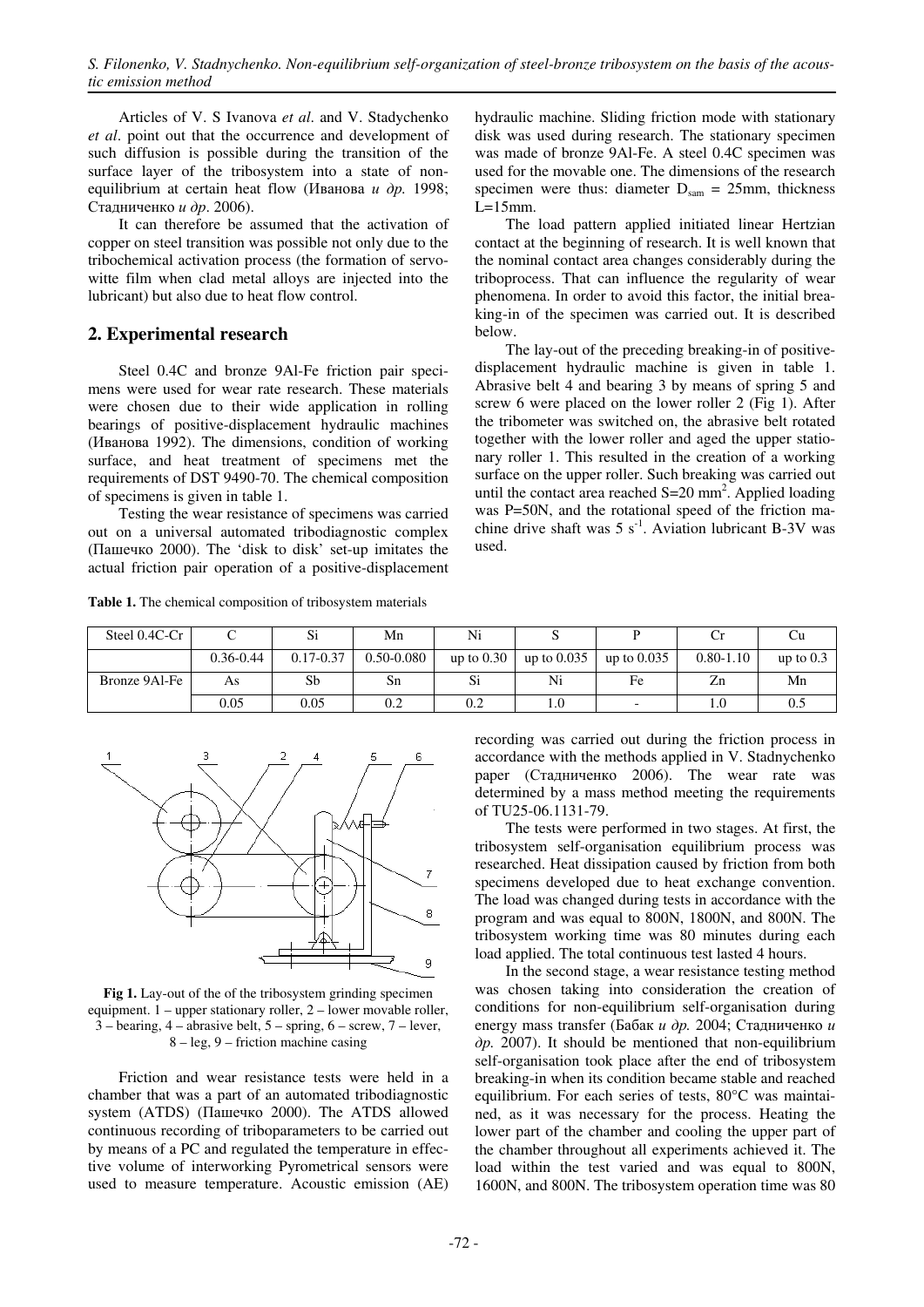minutes during each load applied. The total time for the test was 4 hours.

The recordings of friction moment  $M_{fr}$ , temperature T of tribosystem contact area, average AE signal power  $W_{av}$ , boundary layer thickness h, and wear out index  $I_m$ were carried out during both stages.

Specimen ratios of friction moment and temperature that were recorded at the first stage of research are given in figure 2. The specimen ratio of average AE power change recorded during tribosystem steel 0.4 C-Cr-bronze 9Al-Fe equilibrium self-organisation is given in figure 3.



**Fig 2.** Ratio of friction moment and temperature (T) in contact area during steel 0.4 C-Cr-bronze 9Al-Fe tribosystem equilibrium self-organisation test. 1 – temperature, 2 – friction moment



**Fig 3.** Ratio of average AE power change during steel 0.4 C-Crbronze 9Al-Fe tribosystem equilibrium self-organisation test

Specimen changes in friction moment and temperature ratio which were recorded at the second stage of research (non-equilibrium self-organisation) are shown in figure 4. The specimen ratio of average AE power change recorded during steel 0.4 C-Cr-bronze 9Al-Fe tribosystem non-equilibrium self-organisation is given in figure 5.

The wear rate of steel and bronze specimens is given in table 2 together with the total tribosystem wear rate with various surface layer self-organisation states.



Fig 4. Specimen ratios of friction moment (M<sub>fr</sub>) and temperature (T) in contact area during steel 0.4 C-Cr-bronze 9Al-Fe tribosystem non-equilibrium self-organisation test. 1 – temperature, 2 – friction moment



**Fig 5.** Average power ratio of AE during steel 0.4 C-Cr-bronze 9Al-Fe tribosystem equilibrium self-organisation test

**Table 2.** Linear wear rate of tribosystem elements

| Self-organisation | Total wear            | Steel                | <b>Bronze</b>       |
|-------------------|-----------------------|----------------------|---------------------|
| mechanism         | ratio                 | specimen             | wear ratio          |
|                   |                       | wear ratio           |                     |
| Equilibrium self- | $288 \times 10^{-10}$ | $70 \times 10^{-10}$ | $218\times10^{-10}$ |
| organisation      | m/m                   | m/m                  | m/m                 |
| Non-equilibrium   | $54 \times 10^{-10}$  | $12\times10^{-10}$   | $42\times10^{-10}$  |
| self-organisation | m/m                   | m/m                  | m/m                 |

Results of the equilibrium self-organisation tests proved that the regularity of changes of contact area friction moment, temperature, and average AE power ratio is repeated with the change in the operating load. Stages that correspond to friction pair working stages during different working loads are clearly shown in all diagrams (Figs 2, 3). When the working load applied to the tribosystem increased from 800N to 1600N, a significant increase in average  $M_{fr}$ , T, and  $W_{av}$  was therefore observed. Stabilisation of all abovementioned parameters took place when secondary breaking-in of the tribosystem was carried out. With further working load decrease from 1600N to 800N, the average parameters dropped to a level that is lower than it was with initial 800N applied.  $M_{fr}$ , T, and  $W_{av}$  average value at the stages of stabilisation were given in table 3.

Results of the non-equilibrium self-organisation tests proved that the regularity of changes in contact area friction moment, temperature, and average AE power is repeated with the change in working load. Essential increase in  $M_{\text{fr}}$  and  $W_{\text{av}}$  parameters was observed upon the change in applied load. Average value of  $M_{fr}$  and  $W_{av}$ did not however change considerably with applied load increase from 800N to 1600N. This concerns not only the moments when the load increases, but also the stabilization stage of this value when secondary breaking-in was finished (Figs 4, 5). Secondary breaking-in time with change in applied load was considerably less, than secondary breaking-in time of the tribosystem during contact area equilibrium self-organisation (Tab 4). With further working load decrease from 1600N to 800N, the average ratio of these parameters dropped to a level that was lower than it was with initial 800N applied. Insignificant change in temperature was observed, though. At the same time,  $M_{fr}$  had considerably less value than  $M_{fr}$ during the same stage of friction pair equilibrium selforganisation.  $M_{fr}$ , T, and  $W_{av}$  average value at their stages of stabilisation are given in table 4.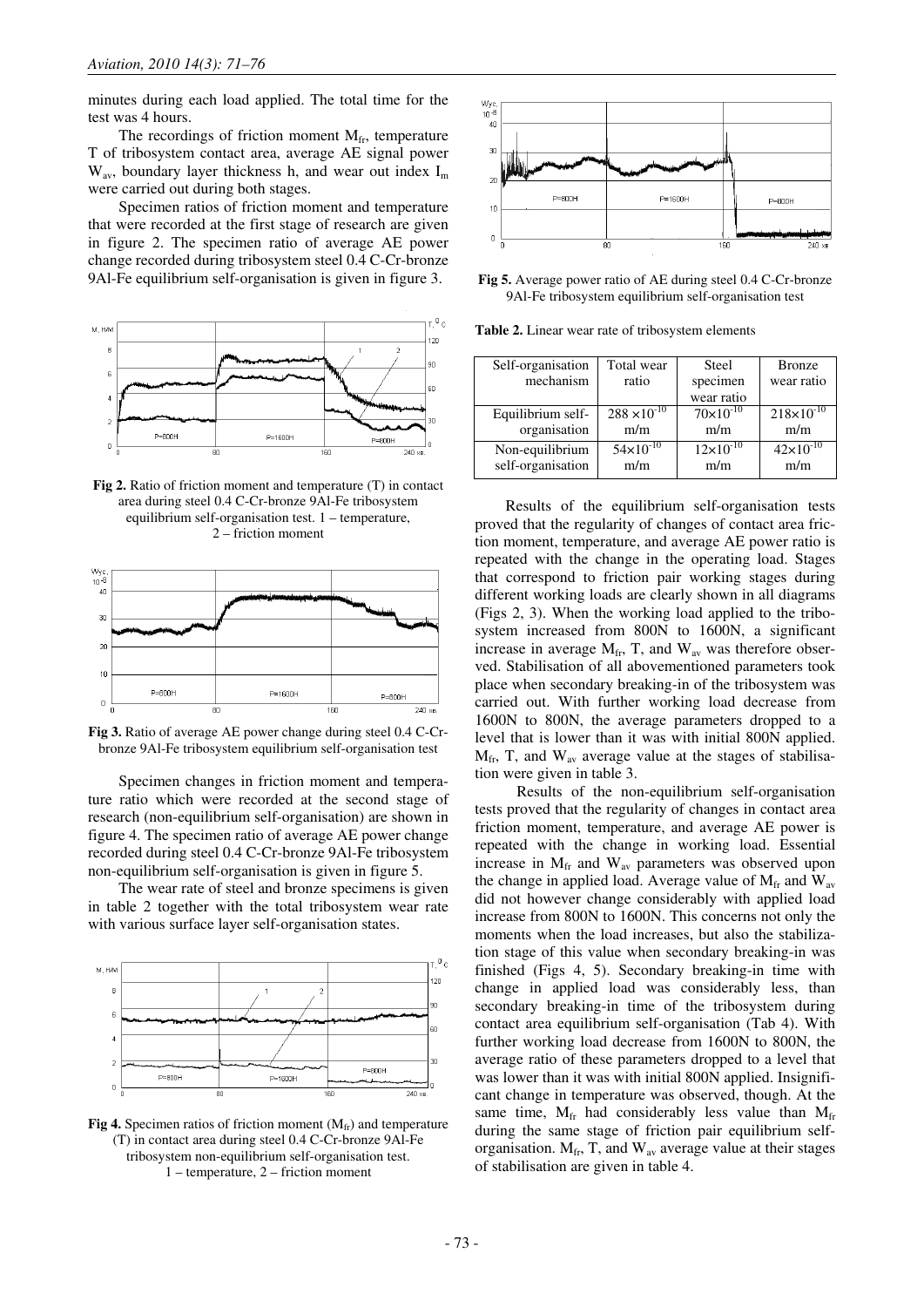**Table 3.** Average value of tribosystem parameters during equilibrium self-organisation

| Applied<br>load | Friction<br>moment<br>Mfr N/m | Tribocontact area<br>temperature $T^0C$ | Average AE<br>power<br>$W_{av}$ 10 <sup>-8</sup> W |
|-----------------|-------------------------------|-----------------------------------------|----------------------------------------------------|
| 800             | 2.0                           | 68                                      | 26                                                 |
| 1600            | 5.7                           | 104                                     | 38                                                 |
| 800             | .6                            | 36                                      | 26                                                 |

**Table 4.** Average value of tribosystem parameters during nonequilibrium self-organisation

| Applied | Friction | Tribocontact area | Average AE                  |
|---------|----------|-------------------|-----------------------------|
| load    | moment   | temperature       | power<br>$W_{av} 10^{-8} W$ |
|         | Mfr N/m  | $T^{0}C$          |                             |
| 800     | .8       |                   | 26                          |
| 1600    |          |                   |                             |
|         |          |                   |                             |

The result obtained confirmed that the contact area changes into 'quasiwearless' state during non-equilibrium self-organisation. This was proved by metallographic examination and chemical analysis.

### **3. Factographic research of friction contact areas**

Factography and chemical analysis of the friction area showed the following results. Chemical composition of both steel 0.4 C-Cr and bronze 9Al-Fe differed from the original specimens insignificantly in terms of percentage correlation (Tab 5).  $CH+O<sub>2</sub>$  percentage in the specimens' superficial layers was measured by means of a Link 860 microanalyzer in the normalisation mode of operation.

From the results received, we can see that the lead from the bronze specimen surface layer diffused. An

increase in the percentage of sulphur in the steel specimen from 0.035 % to 0.141 % was observed. CH hydroxyl group specified the standard mechanochemical friction area wear and oxygen enrichment of tribosystem surface layers occurs upon tribosystem equilibrium selforganisation.

For steel and bronze, CH and  $O_2$  were 5.324 % and 2.184 % correspondingly (Tab 5). The bronze specimen of tribosystem equilibrium self-organisation in the surface layer showed a higher wear rate than the steel specimen. The wear rate for the bronze specimen was 3.142 times higher than it was for the steel specimen.

Steel 0.4 C-Cr - bronze 9Al-Fe friction contact area factographies in different self-organisation mechanisms were given at figure 6. Analysis of the bronze specimen surface in equilibrium self-organisation state indicated the charging of its surface with wear particles of the steel specimen (Fig 6, c). The mechanochemical form of abrasive wear occurred.

Physicochemical research of tribosystem surface layers in equilibrium and non-equlibrium self-organisation state have demonstrated essential differences in the chemical composition of friction surfaces before and after the beginning of wear resistance testing.

Silicon in the surface layer of steel specimen after its non-equilibrium self-organisation decreased from 0.37 % to 0.137 %. At the same time, sulphur concentration increased from 0.035 % to 0.430 %. This was caused by EP additives in the B-3Vlubricant. Copper concentration on the surface of the steel specimen increased considerably: from 0.123  $%$  to 8.425  $%$ . It surpassed copper concentration on the surface of the steel specimen in equilibrium self-organisation state considerably  $(0.220 \degree \%)$ . The appearance of zinc  $(0.250 \%)$  on the surface of the steel specimen in non-equilibrium self-organisation state should be mentioned.

**Table 5.** Tribosystem chemical composition at the initial stage of investigation and with the change in the self-organisation mechanism of the surface layers

| Initial chemical composition of tribosystem elements                                     |               |         |             |         |         |         |                          |         |           |        |
|------------------------------------------------------------------------------------------|---------------|---------|-------------|---------|---------|---------|--------------------------|---------|-----------|--------|
| Steel                                                                                    |               |         | Si          | Mn      | Ni      | S       |                          | Cr      | Cu        |        |
| $0.4C$ -Cr                                                                               | $0.36 - 0.44$ |         | $0,17-0,37$ | $0.50-$ | $Up$ to | $Up$ to | $Up$ to                  | $0,80-$ | 0.123     |        |
|                                                                                          |               |         |             | 0.080   | 030     | 0.035   | 0.035                    | 1.10    |           |        |
| Bronze                                                                                   |               | As      | Sb          | Sn      | Si      | Ni      | Fe                       | Zn      | Mn        | Cu     |
| 9Al-Fe                                                                                   |               | 0.05    | 0.05        | 0.2     | 0.2     | 1.0     | $\overline{\phantom{0}}$ | 1.0     | 97<br>0.5 |        |
| Chemical composition of tribosystem elements in equilibrium self-organisation state      |               |         |             |         |         |         |                          |         |           |        |
| <b>Steel</b>                                                                             |               | $CH+O2$ | Si          | Mn      | Ni      | S       |                          | Cr      | Cu        |        |
| $0.4C$ -Cr                                                                               |               | 5.324   | 0.29        | 0.521   | 0.184   | 0.141   | 0.000                    | 0.927   | 0.220     |        |
| Bronze                                                                                   | As            | $CH+O2$ | Sb.         | Sn      | Si      | Ni      | Fe                       | Zn      | Mn        | Cu     |
| 9Al-Fe                                                                                   | $\Omega$      | 2.184   | 0.000       | 0.737   | 0.186   | 0.730   |                          | 0.970   | 0.384     | 95.124 |
| Chemical composition of tribosystems elements in non-equilibrium self-organisation state |               |         |             |         |         |         |                          |         |           |        |
| Steel                                                                                    | $CH+O2$       |         | Si          | Mn      | Ni      |         | P                        | Сr      | Cu        | Zn     |
| $0.4C$ -Cr                                                                               |               | 24.446  | 0.137       | 0.448   | 0.772   | 0.430   | 0.052                    | 0.841   | 8.425     | 0.250  |
| <b>Bronze</b>                                                                            | As            | $CH+O2$ | Sb          | Sn      | Si      | Ni      | Fe                       | Zn      | Mn        | Cu     |
| 9Al-Fe                                                                                   | $\Omega$      | 25.373  | 0.000       | 1.354   | 0.176   | 0.312   |                          | 1.123   | 0.386     | 91.384 |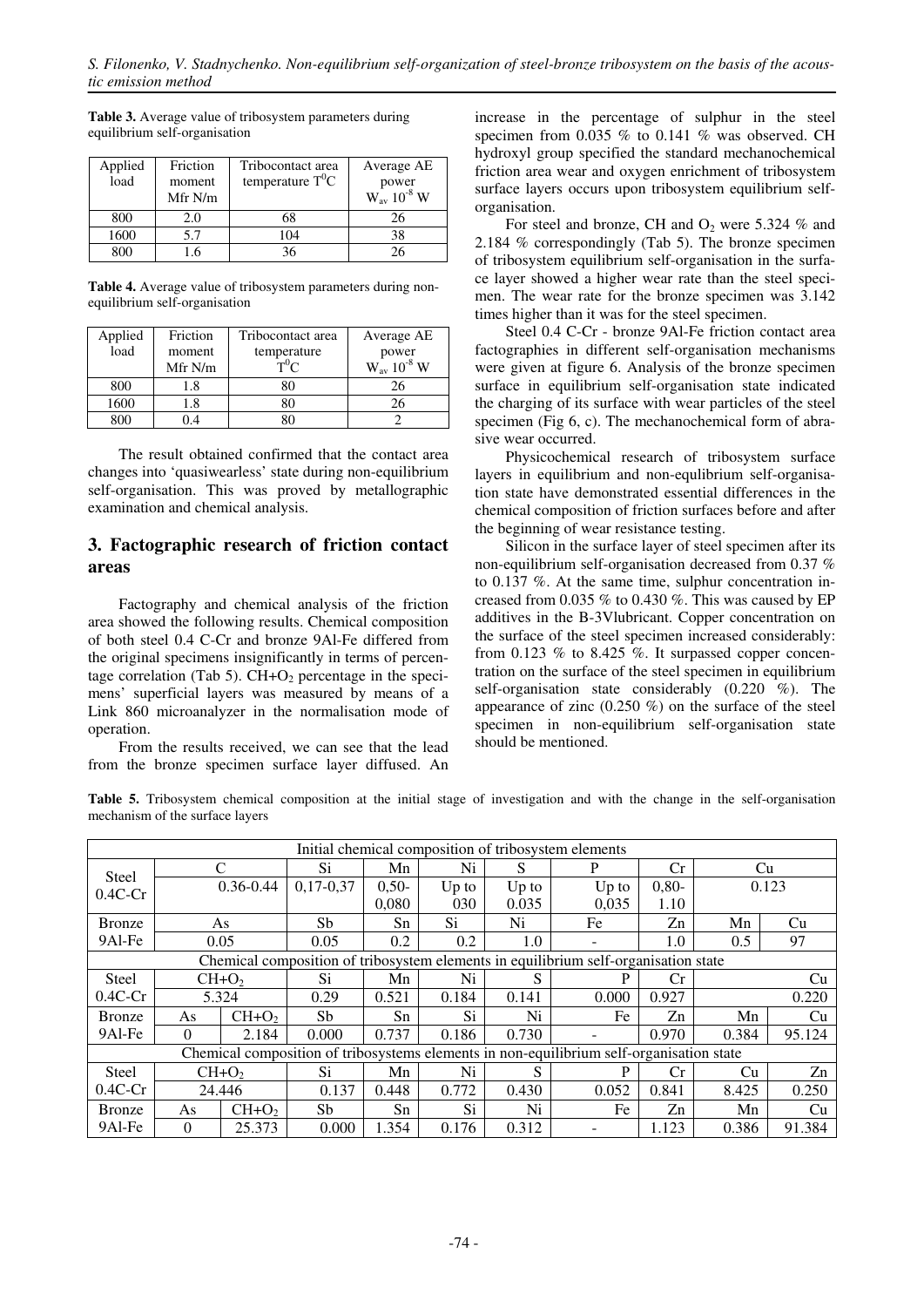

**Fig 6.** Microphotography of friction surfaces. Steel 0.4 C-Cr - bronze 9Al-Fe tribosystem: a) steel 0.4 C-Cr in equilibrium selforganisation; b) steel 0.4 C-Cr in non-equilibrium self-organisation; c) bronze 9Al-Fe in equilibrium self-organisation; d) bronze 9Al-Fe in non-equilibrium self-organisation

The abovementioned change in the chemical composition of the steel specimen friction area indicated copper and zinc mass transfer from the surface of the bronze specimen. For such a wear mechanism occurring during the abovementioned mass transfer, it was impossible to refer to the first or the second capturing wear type because this friction area was considerably smoothed (Fig 6 b, d).

Analysis of the steel specimen friction area also indicated a considerable increase in the percentage of CH and  $O_2$  in the surface layer: from 5.324 % in equilibrium self-organisation state to 24.446 % in non-equilibrium self-organisation state (Tab 5). Similar changes were typical for the ratio of CH and  $O_2$  on the surface of the bronze specimen. In this case, CH and  $O_2$  ratio increased from 2.184 % to 25.373 % in non-equilibrium self-organisation state (Tab 5).

Thereby the porosity of friction areas in both steel and bronze specimens in non-equilibrium self-organisation state increased. Porosity has the capacity to deform without destruction. In addition to that, such structure can absorb lubricant due to capillarity effects (Пашечко  $u \, \partial p$ . 2001). It should be mentioned that considerable porosity of friction contact area structure is also typical for surface layers of friction pairs during selective mass transfer (Радин  $u$  др. 1989). Mass transfer and porosity increase explained the absence of  $M_{fr}$  and  $W_{av}$  (wear ratio) increase of loading from 800N to 1600N in the non-equilibrium self-organisation state of the tribosystem. It also explained the further considerable decrease in these values during tribosystem not loading to the initial level of 800N (Figs 4, 5).

#### **4. Conclusion**

Thereby conditions for directed bronze to steel mass transfer could be created not only by means of controlling the tribochemical activation process, but also by heat flow optimisation. This gives the opportunity to apply the selective mass transfer effect for materials in the friction contact area of tribotechnical systems without clad metal alloy injection into the lubricant.

In this case, tribosystem self-organisation could be applied by means of consecutive transfers (Fig 7).



**Fig 7.** Development of energy dissipation mechanism during tribosystem change into quasiwearless state